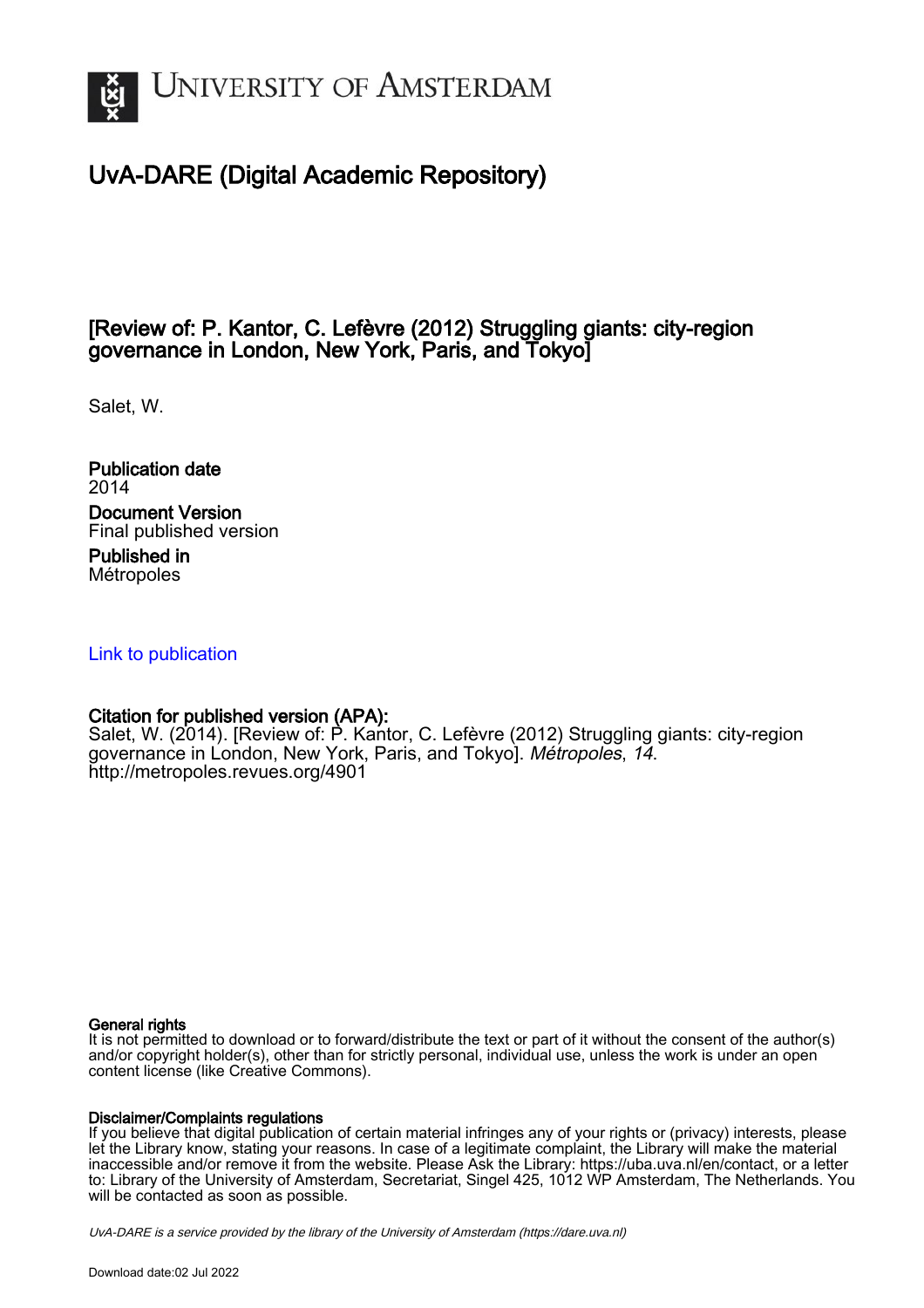### **Willem Salet**

# **Paul Kantor, Christian Lefèvre, Asato Saito, H. V. Savitch, Andy Thornley,** *Struggling Giants. City-Region Governance in London, New York, Paris, and Tokyo*

Minneapolis, University of Minnesota Press, 2013

<sup>1</sup> It needed the cooperation of very experienced researchers in urban political governance to address the all-embracing theme of thirty years governance in four of the largest city-regions of the globe: London, New York, Paris and Tokyo. The title of the book *Struggling Giants* already reveals the elusive nature of the subject. Governability of mega cities is not a matter of straight authority but a pluralistic contest of public and private sector influence at all levels of scale. The authors wisely decided for a selective approach to analyze this multilevel reality. Rather than analyzing the governance of the city-regions as a sole product of compelling global influences, they decided to focus on specific intermediate variables and to "consider policy responses and intergovernmental changes within particular political contexts" (p.12). They aim to identify areas of collective action where mediation by public forces matters. Without neglecting the structural power of macro-economic and social systems, the authors focus on the different ways in which this is manifested and combined with the operational policy pathways, intergovernmental politics and political divergence. The model focuses on the ways in which under conditions of globalization, specific political contexts (such as nation-state relationships and specifications of environmental context) mediate in processes of governability. The empirical parts explore the areas of economic development, the environment, social welfare, and the quality of life.

<sup>2</sup> The institutional and political conditions are highly different in the four regions. While liberalism prevails in the American context and market forces take the lead in the development of the New York City-region, the proverbial interventionism of the French state creates a public led intermediate context in the city-region of Paris. The contextual specification of London and Tokyo are positioned somewhere in-between with developmental roles for the state in direct partnership with the market. In all cases, the state, the core city and the market are the corner stones of the political configurations in the city-region but the interrelationships between these power houses differ highly in the four institutional contexts. It must be noted that in the American case, not the federal state is analyzed but the tri-state model of New York, New Jersey and Connecticut which is most comparable to the national states in the other cases. The decision to investigate the four mega-cities at city-regional level of scale is crucial; it enabled the authors to address the highly dynamic and often contradictive and asymmetrical relationships between the core city and the successive rings of the extending metropolises.

<sup>3</sup> The political configuration of global city-region London is highly divided. Most efforts for city-regional organization have been taken in the core of the metropolis, first in the 1980s and renewed in 2000 via the Greater London Authority (GLA) with its elected major. GLA produced strategic policy in close connection with the business community (economic world position, urban condensation, infrastructure and the environment); the social agenda did not materialize. The global city-region of London, however, encompasses a far wider urbanized area in the South East. This regional context is highly decentralized (over hundreds of boroughs); at regional level there are only agencies under the auspices of the central state. There are crucial issues to be addressed at city-regional level as the main infrastructures, such as airports and seaports, are in this wider region; there is also social polarization between the prospering areas in the south west versus the poor districts in the east; there are issues of social housing, public transport and the environment. The central state takes over the responsibility for this regional agenda but focuses solely on the economic and infrastructure priorities.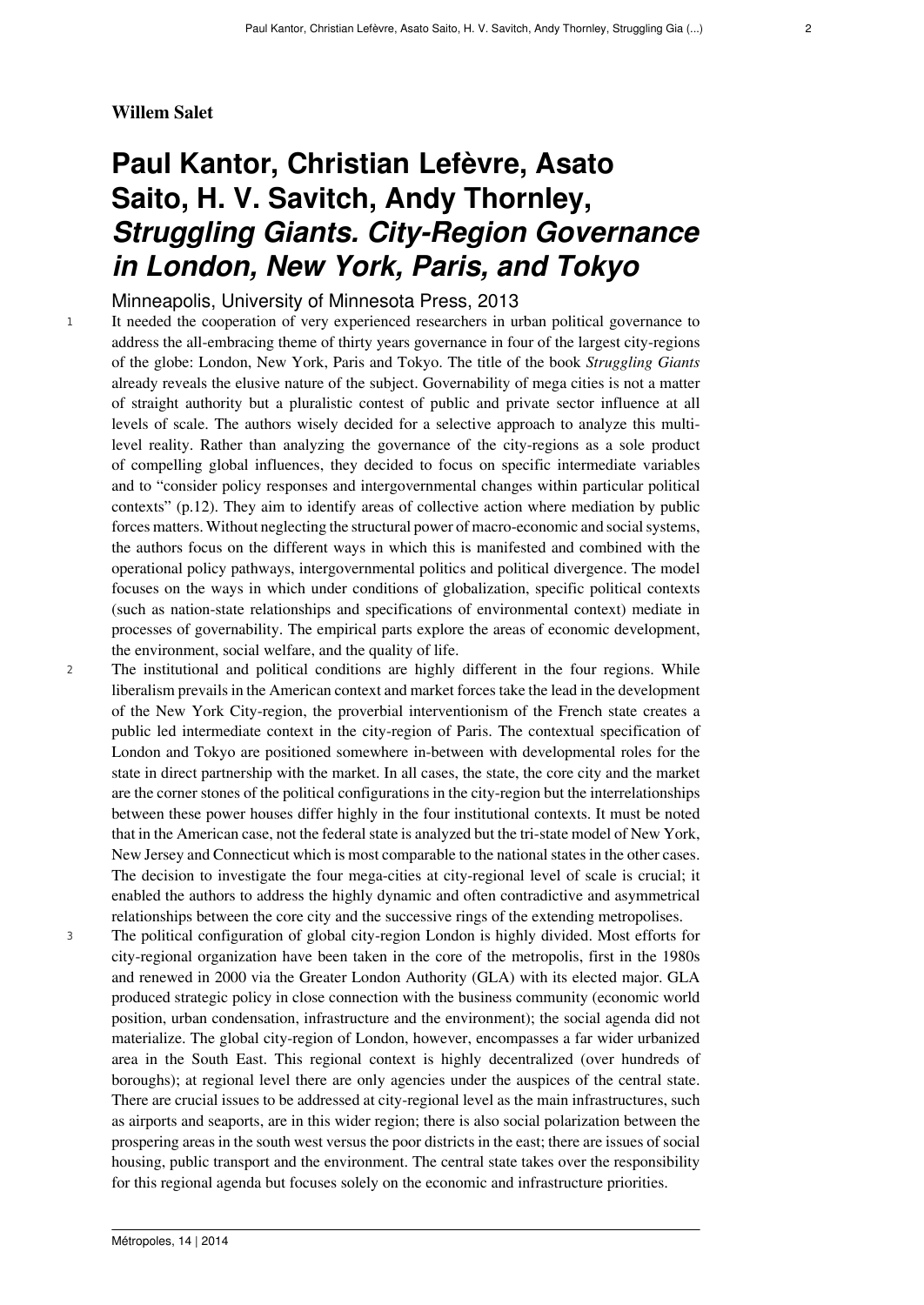- 
- <sup>4</sup> Surprisingly, also in the case of global city-region New York the most decentralized and market led of all cases - it is the state (the tri-state in this particular context) of which most collective action is to be expected in the political configuration of the city-region. Obviously, the city of New York is in a more than capable position because of its primacy in the global financial economy and the tight connections between market and the city. However, a lot of collective action is needed at regional level (again including the most important infrastructure and social issues) which exceeds the interests of the local government. It is here that nongovernmental organizations and the (willing, not-willing) cooperation between the three states have to fill the vacancy. Apparently, economic targets, in particular with regards to strategic infrastructure, have the highest priority in this collective action; environmental issues and social issues are not achieved in the political configuration of the city-region of New York.
- <sup>5</sup> Next, the French case demonstrates an outspoken public led political configuration of the Paris city- region. There is abundant agenda at this level of scale. Main infrastructure is beyond the central core, there is strong polarization between prosperous urban peripheries in the west (in particular department Hauts de Seine) and the impoverished areas in the north-east, there are social problems - even riots - in marginalized areas, asymmetries of accessibility in the outside parts and lacking environmental qualities. The business sector is not very strongly organized at regional level. Thus, the public sector pulls all the strings and the issues at stake are typically public sector priorities! However, the French do not manage to organize this effectively. The decentralized political configuration makes too many locals too mighty without providing capabilities for dispute resolution. The region is toothless, enabling the central state and the city of Paris to act as primate sources of power. This configuration is colored by different political interests. The state recently unfolded a pro-growth agenda (for the first time in the region) and built an alliance with the western outside parts and business in order to promote the Grand Paris program (fast transport connection between airports and economic centers). On the other hand, the left mayor of Paris managed to join development with left areas in the first ring; this agenda includes social housing, quality of life issues and public transportation. <sup>6</sup> Finally, the political configuration of the city-region Tokyo builds forward on its historical ideology of 'developmentalism' according to which the state in an outspoken pro-active role involves the private sector to promote economic growth. This traditional partnership model trickles down to the level of the city-region. Regional government, however, plays no role in this configuration. Besides the leading national state, the Japanese system consists of deconcentrated prefectures and local government. There are 4 prefectures in regional Tokyo, of which TMG is the strongest (TMG is the prefecture in the core of the region). After decades of success, the closed partnership model of the Japanese economy ran into problems in the 1990s. In the last ten years the state is following a renewed pro-growth program to promote the recovery of the national economy and in doing so it beds in particular on its strongest horse of concentrated service and financial economy in the CBD and central core of Tokyo, making TMG very important. At wider city-regional level, however, the asymmetry is increasing, resulting in a regional agenda of polarized areas (prosperous in the core versus increasing poverty in outside areas, in particular in the East). Economic policy is extremely concentrated and not very well addressed in the wider region, also equity and immigration issues are not addressed at level of city region. An interesting exemption regards environmental policies. Environmental policies are very well integrated in the Japanese culture and in the economy,
- <sup>7</sup> Overall, the book produces a very rich and precise analysis of the dynamic processes of regional governance in four mega-cities. It is an absolute must for students in the full range of urban studies. The basic question whether global city-regions are governable must be answered with nuance because of the differentiation of mediating variables in different political configurations. It is clear that the asymmetry of political configurations is reproduced in the asymmetric outcomes of economic, social and environmental policies. The interests of the state are prominent with regards to economic competitiveness and the promotion of fast infrastructure connections with international economic networks. It appears to be far more difficult to address the additional questions of the city-regional agenda: the issues of

these policies are actively addressed through all levels of scale.